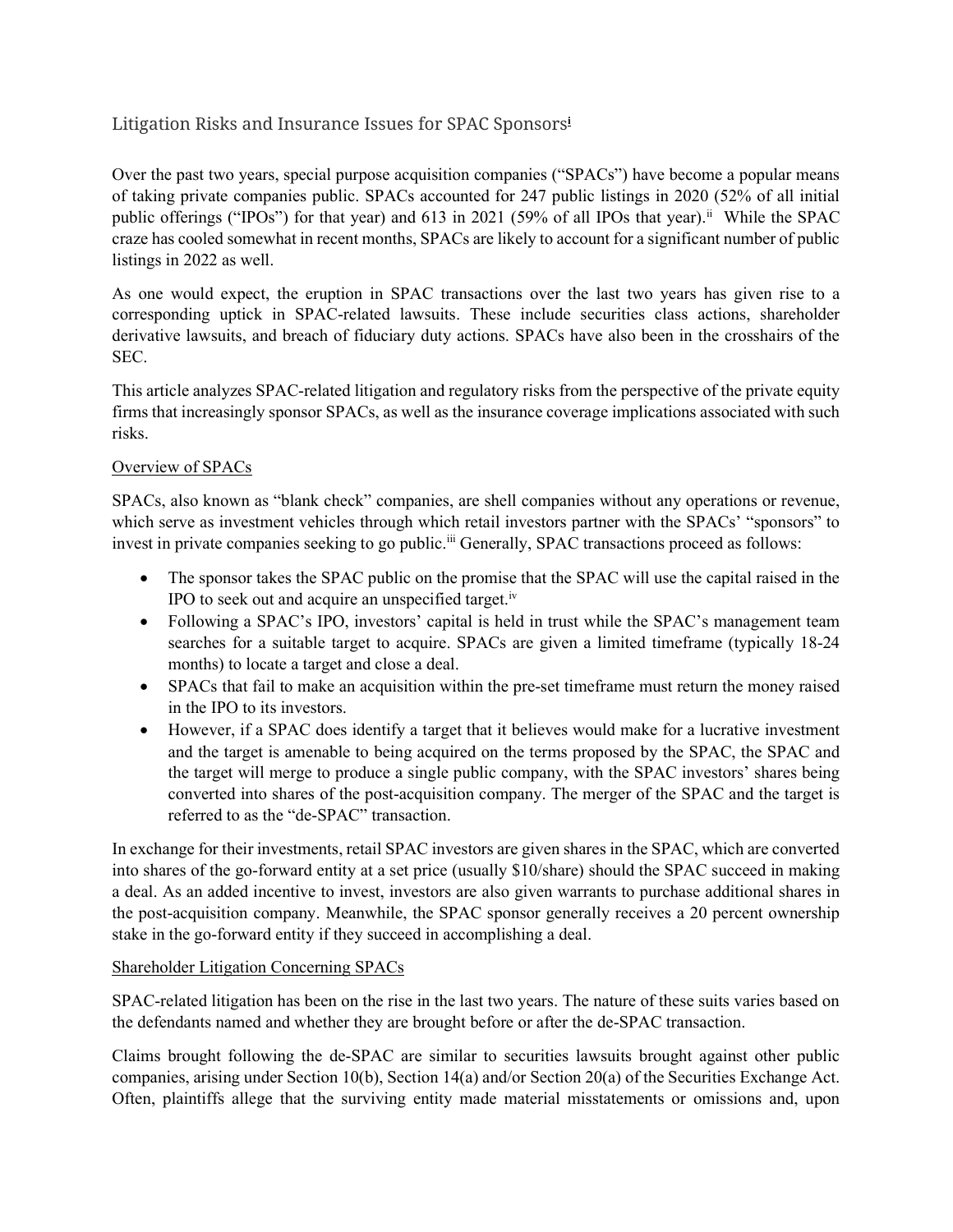making a corrective disclosure, the share price dropped, causing loss to the shareholders. These suits differ from traditional shareholder litigation insofar as the potential defendants include not only the surviving public company and its directors, but also the SPAC, its sponsor, and their principals. Liability against the sponsor is generally premised upon its control over the SPAC and the go-forward entity. For example, in Camelot Event Driven Fund v. Alta Mesa Resources, Inc., Plaintiffs sued the surviving entity (Alta Mesa), the SPAC's sponsor (Riverstone Holdings), and several individuals that served as directors and officers of Alta Mesa, including those who were also Riverstone partners.<sup>v</sup> Plaintiffs alleged the SPAC's management team, including multiple Riverstone partners, made misleading, overly optimistic financial projections in its pre-merger proxy statement, which were then dramatically reduced in Alta Mesa's first 10-K filed postmerger. The suit, which is ongoing at the time of this article's publication, seeks to impose liability on Riverstone for pre- and post-merger misconduct based on its control over the SPAC and the go-forward entity and its alleged pursuit of a merger that benefited its interests but not those of the retail shareholders.

Shareholders may also bring direct or derivative claims for breach of fiduciary duty. These claims typically arise out of an alleged conflict between the SPAC sponsor and the other investors. Plaintiffs claim that the way SPACs are typically structured may lead the SPAC sponsor to prioritize any acquisition rather than seek out the best deal for investors. Often, SPAC sponsors stand to benefit financially regardless of whether the transaction is a success. SPAC sponsors typically invest a relatively minor sum of cash in the SPAC, but are entitled to receive a large equity stake (normally 20%) in the surviving entity following a successful SPAC merger. This often represents a significant financial windfall to SPAC sponsors even if the surviving entity's share price performs poorly, resulting in losses for the SPAC's retail investors. But, if no deal is closed, SPAC sponsors walk away empty-handed. Based on the foregoing potential for conflicting incentives, shareholders sometimes allege that the SPAC's sponsors and their management teams were motivated to perform inadequate due diligence prior to agreeing to the merger, leaving the other investors left to deal with the fallout post-closing. This was the gist of the allegations in *Delman v. GigAcquisitions3*, LLC.<sup>vi</sup> There, GigCapital, a Silicon Valley private equity firm, formed GigCapital 3, Inc. (SPAC) and GigAcquisitions3, LLC (Sponsor) and completed a de-SPAC transaction with Lightning eMotors, Inc. The suit named the sponsor, as well as several individuals who are members of GigCapital and exercised control over the SPAC, including Avi Katz, GigCapital's founder, who owned the sponsor and served as CEO and Chairman of the SPAC. The sponsor allegedly stood to lose \$6.5 million if no de-SPAC transaction occurred. Plaintiffs claim this motivated the SPAC's board to withhold material information from investors and recommend the deal without proper due diligence. While shareholders claim significant losses, the SPAC sponsor purportedly received \$39 million from the deal.

While not unique to SPAC litigation with private equity sponsors, one trend becoming more common is the reliance on short seller reports. Investors taking a short position in the de-SPAC entity (that is, they stand to benefit if the stock price drops) may issue reports challenging statements made by the SPAC promoting the transaction. If the short sellers prove to be correct, their report may serve as roadmaps for subsequent lawsuits. According to Cornerstone, more than 20 percent of filings in 2021 referenced a short-seller report.<sup>vii</sup> Private equity firms entering the SPAC space should be aware of this trend.

SPACs may also face exposure before the de-SPAC transaction. Following its IPO, the SPAC must hold investor funds in trust until a target company is acquired. In some instances, investors have filed suit against the SPAC and its sponsor during this interim period, asserting claims under the Investment Company Act of 1940 and the Investment Advisors Act of 1940. These suits claim that the SPAC is an "investment company" because its only activity following the IPO is to invest the capital raised. Likewise, they claim the sponsor is an "investment advisor." Investment companies and investment advisors must register and are subject to various restrictions, including on compensation. Pershing Square Capital Management, L.P.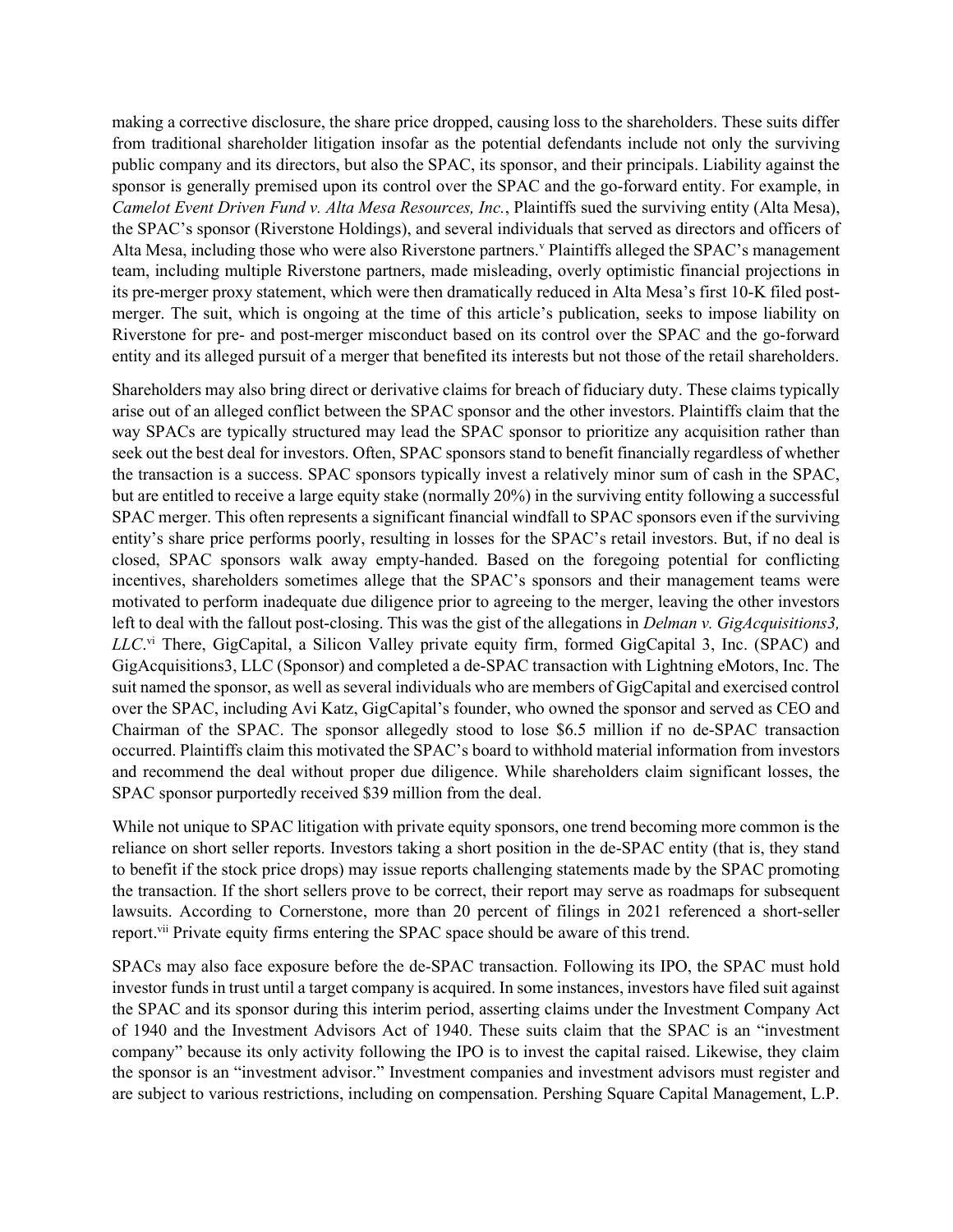found itself in this situation when a shareholder of its sponsored SPAC filed suit after more than one year passed with no de-SPAC transaction.<sup>viii</sup> During that time, funds raised through the SPAC's IPO were invested in treasury bills and money market accounts.

There is also litigation risk associated with PIPE (private investment in public equity) funding of SPACs post-IPO. In some instances, capital raised during the IPO may be insufficient to complete the desired de-SPAC transaction. In such situations, the SPAC may raise additional funds through a private placement of SPAC securities. Unlike retail investors, PIPE investors are able to conduct their own due diligence and negotiate the terms of their investment, including various concessions from the SPAC. These transactions, though, are not without risk. For example, in Sustainable Opportunities Acquisition Corp. v. Ramas Capital Management, LLC, Ramas Capital Management and its affiliates were sued from more than \$200 million after allegedly failing to fund its investment.<sup>ix</sup>

Conflicts of interest also pose potential problems for private equity sponsors of SPACs. One obvious case is when a private equity firm sponsors a SPAC and then finances a PIPE. More generally, SPAC transactions may raise concerns for investors in a private equity sponsor's traditional portfolio, including that the firm is prioritizing SPAC deals and diverting valuable attention and resources away from its other funds. Private equity firms' involvement in SPACs may also raise concerns that the firms are diverting their management fees toward SPAC-related operations that the traditional investors have no part in, and from which they do not stand to benefit. $x$ 

#### Regulatory Risk Affecting SPACs

Shareholder litigation is not the only risk facing SPACs. In the past year, regulators in and outside the US have indicated that they are devoting special attention to SPAC transactions.<sup>xi</sup> Most notably, SEC Chairman Gensler expressed concern about SPACs on several occasions in 2021, and in January 2022, he explicitly called on the SEC staff to develop rules addressing several concerns about SPAC investments—namely, conflicts of interest between sponsors and public investors, information asymmetries among SPAC investors, and the use of fraudulent or misleading marketing materials in SPAC IPOs. He indicated an intent to bring de-SPAC transactions in line with traditional IPOs, subjecting them to the same disclosure requirements. The SEC has also supported draft legislation that would exclude SPACs from the safe harbor for forward-looking statements contained in the Private Securities Litigation Reform Act of 1995.<sup>xii</sup>

The SEC has also undertaken several enforcement actions in connection with SPAC deals. For instance, the SEC charged a SPAC and its sponsor (among others) for allegedly making misleading claims about the target entity, a space transportation company known as Momentus Inc.<sup>xiii</sup> According to the SEC, investors were misled to believe that Momentus had successfully tested its space propulsion technology. In reality, Momentus' space test had failed to achieve the primary mission objectives or demonstrate the viability of its technology. Following an investigation, the SEC determined that the SPAC had violated the negligencebased antifraud provisions of the federal securities laws. Ultimately, the SPAC and its sponsor consented to an order enjoining future securities violations and agreed to pay a civil penalty of \$1 million and \$40,000, respectively. The SEC enforcement action spawned a securities class action and a shareholder derivative action against the SPAC, its sponsor, and other parties involved in the transaction. $x$ iv

Given the SEC's apparent heightened vigilance regarding SPAC investments, we expect its efforts to identify and prosecute instances of SPAC-related misconduct to continue or increase in 2022.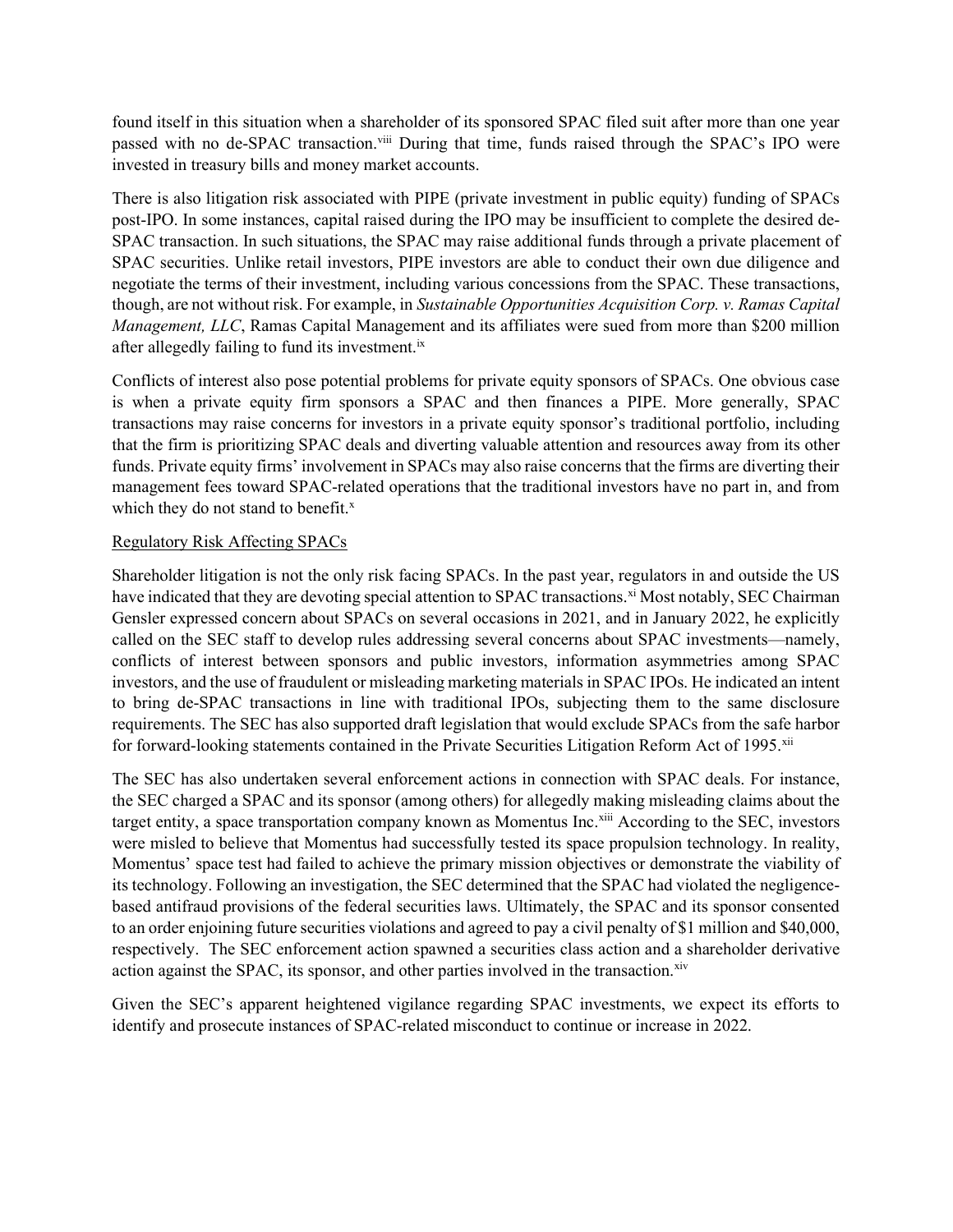#### Insurance Coverage & SPAC-Related Claims

From an insurance coverage perspective, SPAC-related lawsuits and enforcement actions are notable because they often involve multiple insurance towers and raise complex questions regarding capacity and allocation. Claims arising from a SPAC investment may implicate several insurance programs, including the management policies issued to (1) the SPAC itself, (2) the target company, and (3) the go-forward entity.<sup>xv</sup> Claims arising from SPAC investments also frequently name the SPAC's sponsor and/or its directors, officers, or partners, which means that the sponsor's insurance program could also be implicated by a SPAC-related claim. Private equity SPAC sponsors, for example, are most often covered by general partnership liability policies, which afford: (1) primary coverage in connection with claims that name the sponsor or the sponsor's individual partners or officers in their capacity as such, and (2) "double excess" coverage for the sponsor's individual partners or officers who are named solely in their capacity as officers or directors of the SPAC.<sup>xvi</sup> While the landscape is constantly evolving, typically, a private equity firm could expect its partners to be covered under the SPAC's or surviving entity's D&O program because any alleged misconduct would likely be, at least in part, in their management roles of same. An issue may arise, however, if the SPAC fails to carry adequate limits. In that case, the private equity policy will usually provide outside director liability coverage, with no retention, for the individual partners. Conversely, the private equity firm will not be covered under the SPAC's or surviving entity's D&O program (unless it is affirmatively written into the policy). As a result, the private equity firm's GPL policy will generally respond where the SPAC-related lawsuit names the private equity firm and/or its principals in their capacity as such.

Regulatory investigations likewise have the potential to implicate one or more of these four insurance programs that are typically associated with a SPAC transaction. However, because D&O and general partnership liability policies vary with regard to whether and to what extent they cover investigations, this analysis will be dependent on the nature of the investigation and the specific policy language. Where the policy does cover the kind of regulatory investigation being prosecuted, the same policy placement and allocation issues will apply.

\* \* \*

As the SPAC boom continues, private equity SPAC sponsors and their insurers are advised to closely review their GPL polices, the scope of coverage afforded under same, and adequacy of policy limits to ensure that the expectations of all implicated stakeholders are protected.

<sup>&</sup>lt;sup>i</sup> The opinions expressed in this article are solely those of the authors and not those of Bailey Cavalieri LLC or Berkshire Hathaway Specialty Insurance or any of its parent companies or affiliates. In addition, nothing in this article is meant to influence, convey or imply a coverage position by any insurance carrier on any past, current or future claim. This article also does not constitute or provide legal advice.

ii Phil Mackintosh, A Record Pace for SPACs in 2021, NASDAQ (Jan. 6, 2022 5:55 PM) https://www.nasdaq.com/ articles/a-record-pace-for-spacs-in-2021.

iii SPACS are distinguishable from the shell companies that had been used to perpetrate penny stock and pump-anddump scams in the 1980s, which were also occasionally referred to as "blank check" companies.

iii Ramey Layne & Brenda Lenahan, Special Purpose Acquisition Companies: An Introduction, HARV. LAW SCHOOL FORUM ON CORP. GOV. (July 6, 2018), https://corpgov.law.harvard.edu/2018/07/06/special-purpose-acquisitioncompanies-an-introduction/.

 $i \nu$  *Id.* 

v Camelot Event Driven Fund, A Series Of Frank Funds Trust v. Alta Mesa Resources, Inc. F/K/A Silver Run Acquisition Corporation II et al., 4:19-cv-957 (S.D. Tex.).